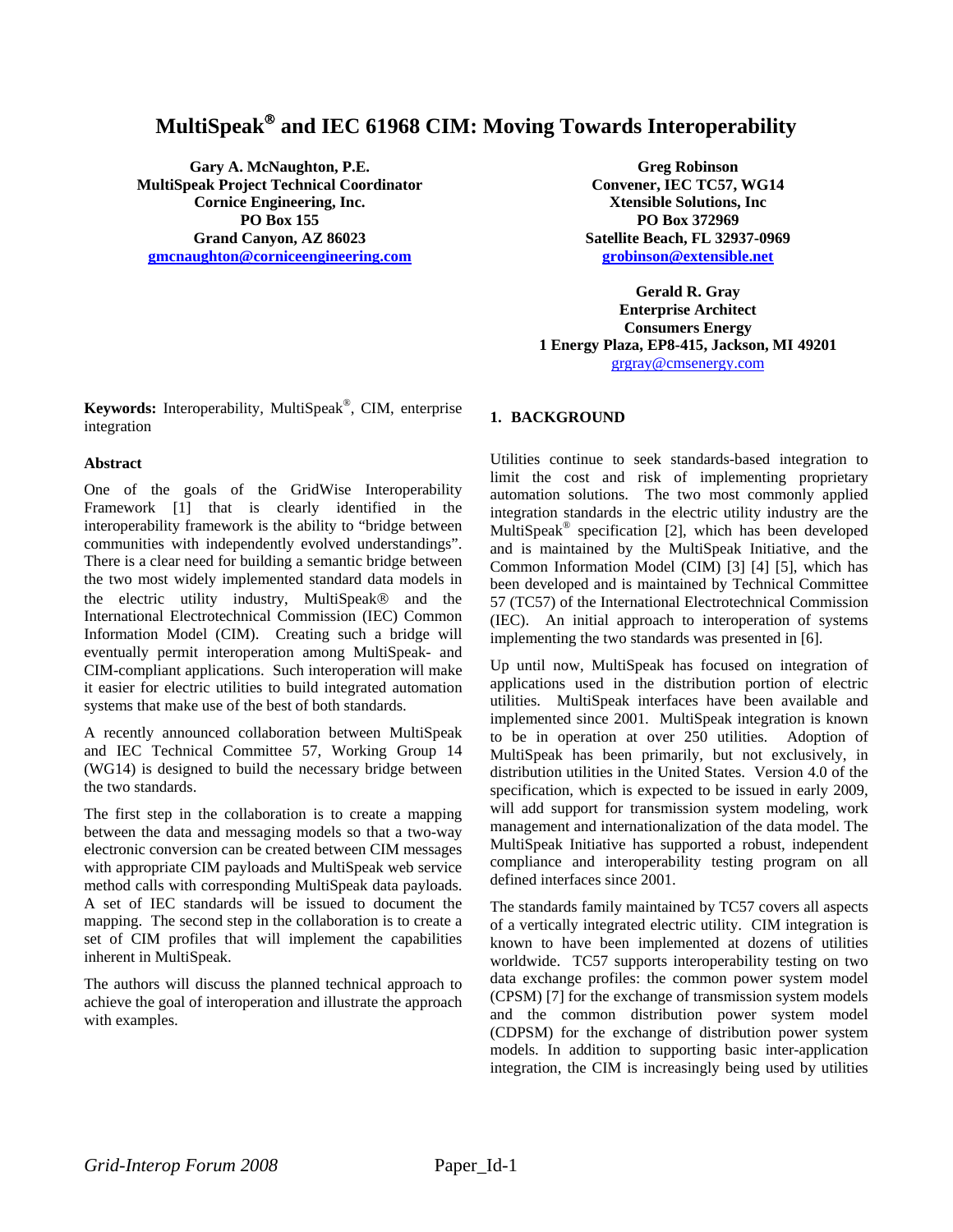as a cornerstone for their Enterprise Information Management programs. [9]

Working Group 13 (WG13) of TC57 maintains the core CIM standard as IEC61970 [3] and focuses on transmission system issues. Working Group 14 (WG14) of TC57 maintains a set of standards, named IEC61968 that extends the CIM core to address distribution issues. The majority of the overlap between MultiSpeak and the CIM standards occurs in those extensions maintained by WG14.

At present, both CIM and MultiSpeak provide useful guidance to utilities wishing to implement integrated automation systems, however neither standard is both comprehensive and sufficiently mature to serve all of the needs of the industry. Some utilities may choose to implement integration solely using MultiSpeak where it provides sufficient coverage; typically these have been smaller utilities. Such utilities typically find the MultiSpeak data model and service definitions adequate to support their business processes without the need for significant extensions. For others, a CIM-only approach may be more appropriate. Utilities taking this approach currently must extend the CIM standards to offer a sufficiently detailed data model and also must establish most of their own service definitions. Typically larger utilities are willing to develop this level of extensive customization to meet their business requirements and have the resources available to do so. Some utilities, typically in the middle size range, will integrate some MultiSpeak-compatible and some CIMcompatible applications and are looking to do so with more limited resources than those currently required for a full CIM implementation.

Medium-to-large sized utilities already have begun to inquire if it is possible to leverage the detailed work done by MultiSpeak, but within the context of the international standards offered by CIM. WG14 and MultiSpeak have begun an effort to harmonize their standards to meet this market need. Initially, this has consisted of a joint agreement to review the work of the other group when entering into a new area of development.

To build on this foundation, the two groups have recently agreed to develop standards leading to a mapping that will permit utilities to gain the capabilities of MultiSpeak but using the CIM data model. The proposed standards will be discussed in Section 2 of this paper; one effort at standards harmonization will be discussed in Section 3.

Several utilities have been unable to wait for the standards bodies to harmonize their specifications and have begun integration efforts that borrow from the MultiSpeak data model and service definitions to extend CIM. One such utility integration effort is described in Section 4.

# **2. PROPOSED STANDARDS TO DOCUMENT MULTIISPEAK PROFILES USING CIM**

In June of 2008 MultiSpeak and WG14 announced an initiative to establish two sets of standards that will lead towards harmonization of their respective specifications. The first set of these joint harmonization standards, when completed, will provide a mapping between the upcoming MultiSpeak Version 4.0 and the upcoming combined release of IEC61970 Version 13 (core CIM) and IEC61968 Version 10 (distribution extensions to CIM). This set of joint harmonization standards will provide guidance to utilities on how MultiSpeak-formatted services and data payloads could be implemented using CIM messages and CIMformatted data payloads. A side benefit of this mapping effort is that it will permit each standards body to see where the other has implemented functionality and to consider changes in future versions to bring the two standards closer together. The proposed standards to provide a mapping between MultiSpeak and WG14 CIM are summarized in Table 1.

The second set of joint harmonization standards will extend the mapping work outlined in Table 1 by defining a set of detailed guidelines, called profiles, to implement MultiSpeak Version 4.0 capabilities using CIM objects and CIM messaging rules. The proposed profile standards are summarized in Table 2.

**Table 1 Proposed IEC Standards to Map IEC61968 and MultiSpeak® Standards** 

| <b>Standard</b> | <b>Description</b>                                                                                                                  |
|-----------------|-------------------------------------------------------------------------------------------------------------------------------------|
| 61968-14-1-3    | Mapping Between MultiSpeak®<br>V <sub>4.0</sub><br>and<br>61968-3, Interfaces for Network Operation                                 |
| 61968-14-1-4    | Mapping Between MultiSpeak® V4.0 and<br>61968-4, Interfaces for Records and Asset<br>Management                                     |
| 61968-14-1-5    | Mapping Between MultiSpeak® V4.0 and<br>61968-5, Interfaces for Operational Planning and<br>Optimisation                            |
| 61968-14-1-6    | Mapping Between MultiSpeak® V4.0 and<br>61968-6, Interfaces for Maintenance and<br>Construction                                     |
| 61968-14-1-7    | Mapping Between MultiSpeak® V4.0 and<br>61968-7, Interfaces for Network Extension<br>Planning                                       |
| 61968-14-1-8    | Mapping Between MultiSpeak® V4.0 and<br>61968-8, Interfaces for Customer Inquiry                                                    |
| 61968-14-1-9    | Mapping Between MultiSpeak® V4.0 and<br>61968-9, Interfaces for Meter Reading and<br>Control                                        |
| 61968-14-1-10   | Mapping Between MultiSpeak® V4.0 and<br>61968-10, Interfaces for Systems External To,<br>But Supportive Of, Distribution Management |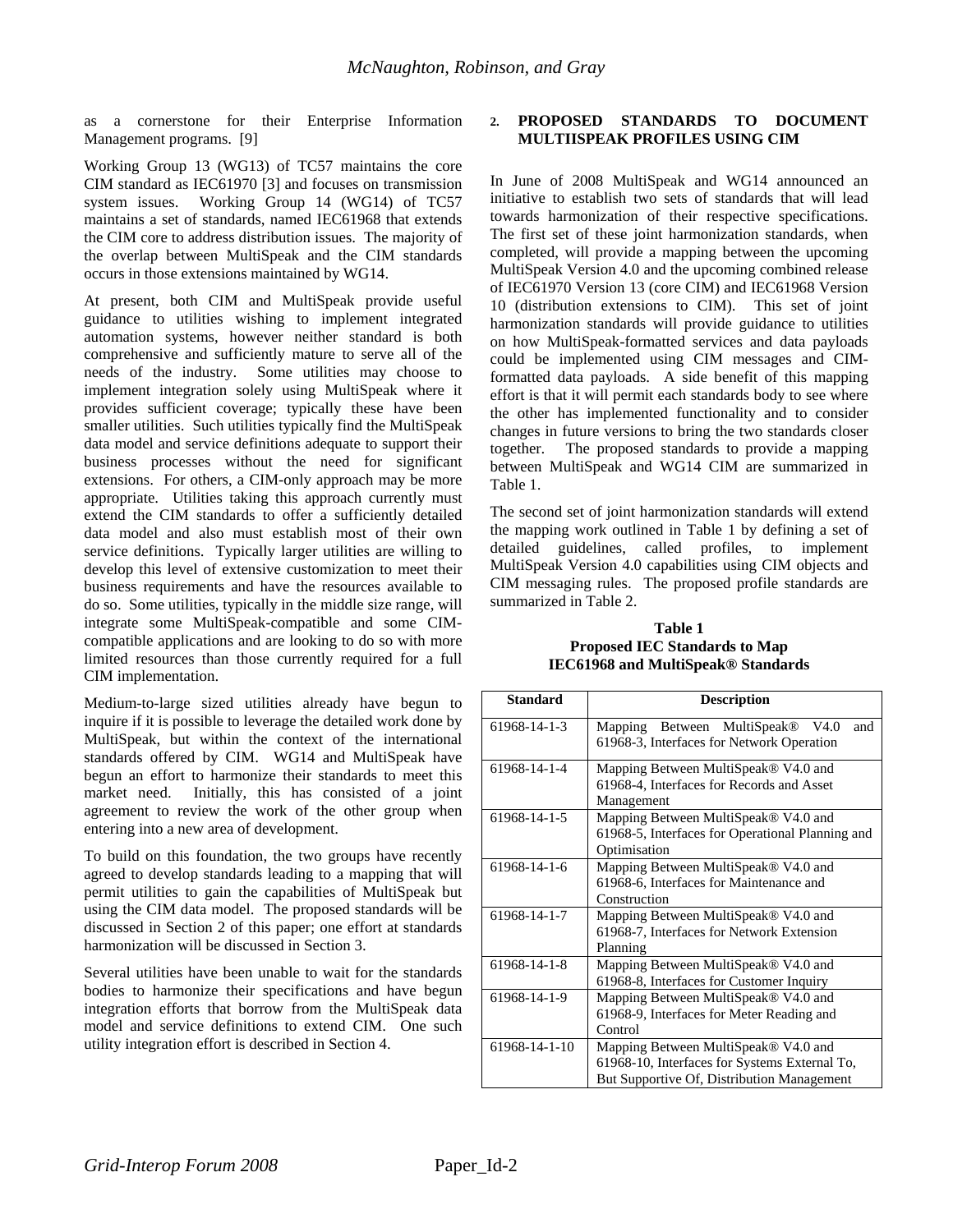| Table 2                                           |
|---------------------------------------------------|
| Proposed IEC Standards to Create a CIM Profile to |
| <b>Implement MultiSpeak® Functionality</b>        |

| <b>Standard</b> | <b>Description</b>                                                                                                                        |
|-----------------|-------------------------------------------------------------------------------------------------------------------------------------------|
| 61968-14-2-3    | CIM Profile for 61968-3, Interfaces for Network<br>Operation, Using MultiSpeak® V4.0                                                      |
| 61968-14-2-4    | CIM Profile for 61968-4, Interfaces for Records<br>and Asset Management, Using MultiSpeak®<br>V4.0                                        |
| 61968-14-2-5    | CIM Profile for 61968-5, Interfaces for<br>Operational Planning and Optimisation, Using<br>MultiSpeak <sup>®</sup> V4.0                   |
| 61968-14-2-6    | CIM Profile for 61968-6, Interfaces for<br>Maintenance and Construction, Using<br>MultiSpeak <sup>®</sup> V4.0                            |
| 61968-14-2-7    | CIM Profile for 61968-7, Interfaces for Network<br>Extension Planning, Using MultiSpeak® V4.0                                             |
| 61968-14-2-8    | CIM Profile for 61968-8, Interfaces for<br>Customer Inquiry, Using MultiSpeak® V4.0                                                       |
| 61968-14-2-9    | CIM Profile for 61968-9, Interfaces for Meter<br>Reading and Control, Using MultiSpeak® V4.0                                              |
| 61968-14-2-10   | CIM Profile for 61968-10, Interfaces for<br>Systems External To, But Supportive Of,<br>Distribution Management, Using MultiSpeak®<br>V4.0 |

#### **3. INTEGRATION OF THE CIM COMMON POWER SYSTEM MODEL (CPSM) PROFILE INTO MULTISPEAK**

MultiSpeak has robustly handled unbalanced distribution power system modeling since its first release in 2001. Transmission systems leading back to an equivalent source could also be modeled in MultiSpeak since its earliest release. Although transmission could be modeled, clearly the emphasis was on the distribution system.

Shortcomings in the MultiSpeak transmission power system model (prior to Version 4.0), included:

- Generation and power production were not modeled in the detail that was needed to map to the CIM CPSM.
- Several equipment types that are required in the CPSM, such as series compensators and static VAr compensators, were not supported explicitly in MultiSpeak.
- MultiSpeak did not support some of the transmission equipment containers (e.g., Bays and Lines) used by the CPSM.

Values were explicitly expressed in units more appropriate to distribution systems than to transmission area operations (e.g., kW rather than MW; kVAr rather than MVAr).

Recently, utilities sought the addition of transmission power system modeling to the already robust distribution system modeling capabilities of MultiSpeak. Simultaneously, the use of the CPSM had grown, particularly among control area operators. This led to the addition of transmission modeling to MultiSpeak in the upcoming Version 4.0 release (V4.0) by the addition of CPSM functionality.

The approach taken in the addition of CPSM capability in MultiSpeak V4.0 was first to look for existing MultiSpeak objects that could carry the content of the CPSM objects. Those objects were enhanced so as to carry all of the fields required to function properly in either a MultiSpeak or CPSM role. Where objects did not exist to carry the CPSM data, those objects were created using CIM names and naming conventions. Objects added to MultiSpeak V4.0 from CPSM were stored in the cpsm namespace in the MultiSpeak schema to enhance the maintainability of the specification as CIM changes over time.

Other changes in MultiSpeak V4 that lead toward enhanced harmonization with CIM include:

- Support for detailed international addresses.
- Support for international telephone numbers.
- Support for all ISO 4217 currency codes [8] as well as a default currency code for messages to reduce data exchange size where appropriate.
- Support for a wide variety of units of measure.
- All values are now expressed in unit/value pairs where the unit to be applied to the accompanying value is definable on a case-by-case basis to reflect local conventions or domain preferences.

WG14 and the MultiSpeak Initiative are now working towards the culmination of this portion of the harmonization effort which will be an interoperability test between MultiSpeak-compatible applications and CPSM-compatible applications in the fall of 2009. This interoperability test will use the then-current MultiSpeak V4.0 release and the combined IEC61970v13 and IEC61968v10 version of CIM planned to be released by year end 2008.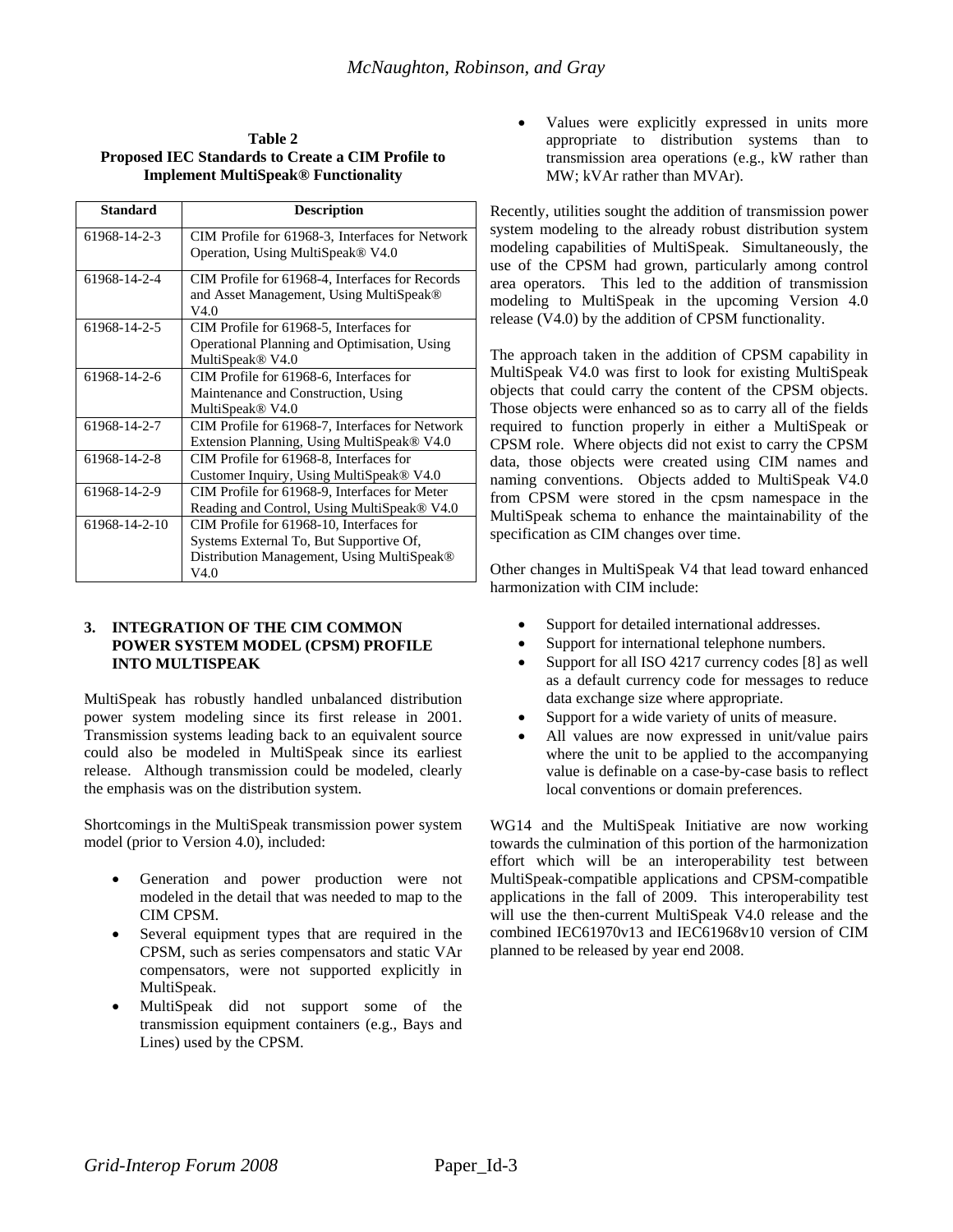## **4. INTEGRATION OF CIM AND MULTISPEAK IN THE AMI IMPLEMENTAION AT CONSUMERS ENERGY**

The Advanced Metering Infrastructure (AMI) market is relatively immature and technologies are changing rapidly – and will likely continue to change at an accelerating rate. As a means to mitigate technical risks and lower life-cycle costs, Consumers Energy (CE) is actively involved and making significant contributions to industry standardization efforts impacting their AMI program. CE is not only performing thorough assessments of key technologies, but is considering how each technology and the data fit into the overall integration infrastructure – from interfacing with the Home Area Network (HAN) through to the Meter Data Unification System (MDUS) and then through to the applications supporting business processes. To achieve economies of scale, this data exchange must be based on industry standards that are adequate and supported in the market place.

In reference to Figure 1, through the Service Definitions Team of the AMI-Enterprise Task Force [10], Consumers is leading an effort to examine the CIM and MultiSpeak standards, determine gaps, and make recommendations back to both MultiSpeak and the IEC. As this work is being done in collaboration with utilities and vendors and being tested as part of their AMI program for implementation, artifacts stemming from this team will be of high quality and invaluable in the development of the aforementioned IEC 61968-14 series of standards. Consequently, these IEC standards will already be building substantial momentum while they are still in a draft state.

The process employed by Consumers Energy is to review the content of both the IEC CIM (current draft), and MultiSpeak version 3. MultiSpeak version 4 will be reviewed for the next iteration of the application integration effort once it had been completed. The content review includes the information objects, sequence diagrams, or any services that have been defined in either standard. To identify application integration requirements the team starts with use cases that document the related AMI business processes. Integration requirements are identified where information objects are based from system to system, for example, if information is passed from a Customer Information System (CIS), to a meter data management system. The team has developed a service naming approach that uses a CIM-based verb, then an information object, followed by the pattern name. For example, ChangeMeterSystem\_Send, (see figure). The team is then building out a matrix that lists components such as service, source and destination system, and information objects. The team will then build out the content of each information object by reviewing CIM, MultiSpeak, or other vendor sources that have agreed to share information. It is expected that this work will result in a consistent interface, with consistent service definition, and facilitate the capability of systems to interoperate.







**Figure 1: AMI-Enterprise Task Force Overview**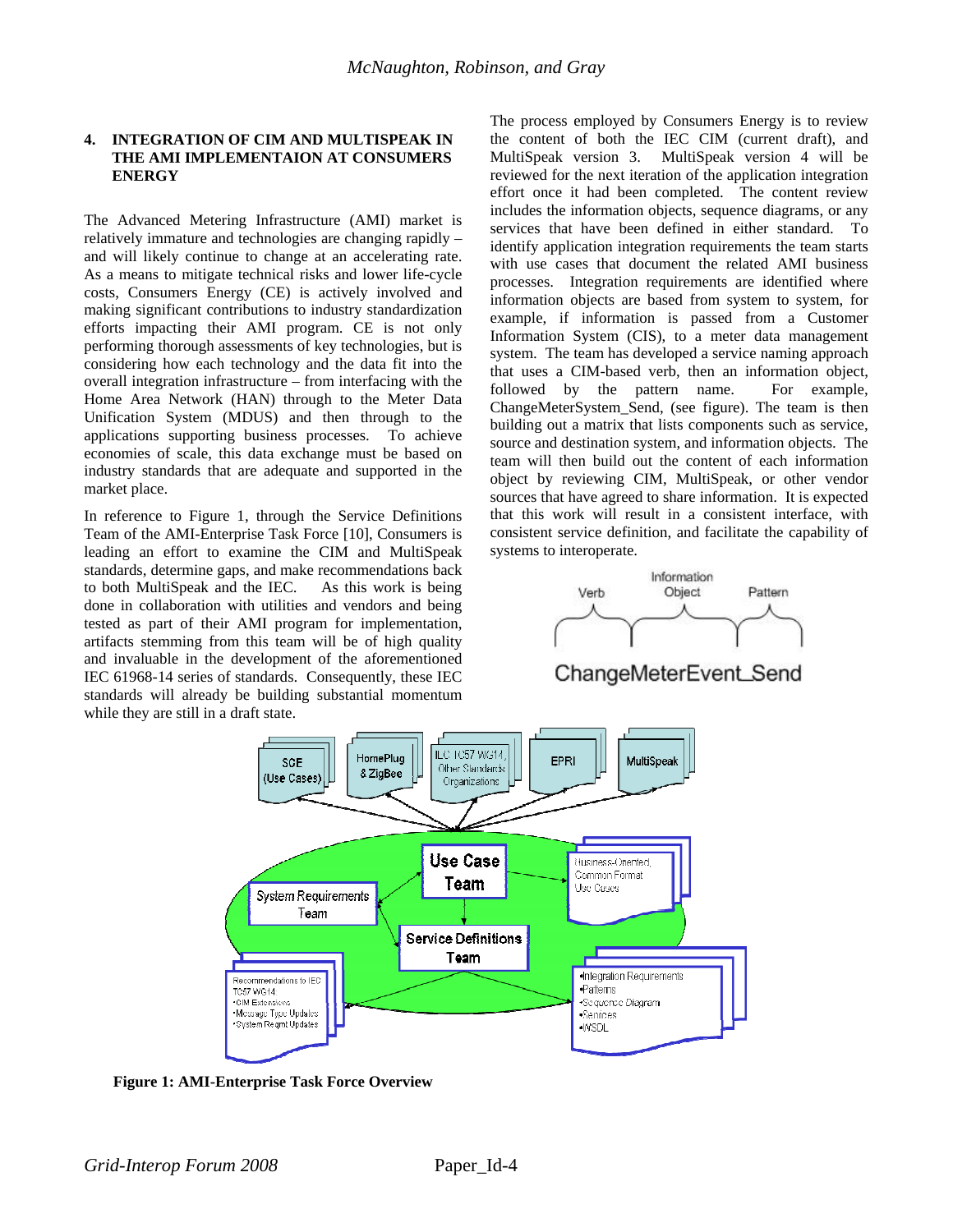# **5. CONCLUSIONS**

MultiSpeak and the CIM are both being used on an increasing basis by utilities and their vendors for interapplication integration. But participants in this market space would rather not have two similar and evolving standards because it adds to their costs to understand, keep up with, and support both. This paper has provided an overview of the work now underway to bring these two popular standards together. As users will no longer need to fear "betting on the wrong horse" and as the quality of these standards continues to improve through collaboration, the authors believe this harmonization effort will break up a significant "log jam" that has been hindering utilities and their vendors in implementing standards-based integration solutions. The authors want to take this opportunity to encourage feedback and participation in this process by any interested parties.

#### **References**

- [1] GridWise Architecture Council Interoperability Framework Team, "Interoperability Context-Setting Framework", GridWise Architecture Council, July 2007 http://www.gridwiseac.org/pdfs/ interopframework\_v1.pdf .
- [2] MultiSpeak Initiative Participants, *MultiSpeak ® Version 3.0 Specification*, Arlington, VA: National Rural Electric Cooperative Association, 2005. http://www.multispeak.org/About/specifications.htm .
- [3] Working Group 13 of Technical Committee 57, Energy Management System Application Program Interface (EMS API) – Common Information Model (CIM), International Standard IEC 61970-301, Geneva, Switzerland, International Electrotechnical Commission, 2003.
- [4] Working Group 14 of Technical Committee 57, *System Interfaces for Distribution Management – Part 1: Interface Architecture and General Requirements,*  International Standard IEC 61968-1, Geneva, Switzerland, International Electrotechnical Commission, 2002.
- [5] Working Group 14 of Technical Committee 57, *System Interfaces for Distribution Management – Part 11: Distribution Information Exchange Model,*  International Standard IEC 61968-11, Geneva, Switzerland, International Electrotechnical Commission, 2002.
- [6] McNaughton, Gary A. and Robert Saint, "How NRECA's MultiSpeak® Specification Supports Interoperability of Diverse Grid Automation Systems", Proceedings of the 2007 Grid-Interop Forum,

November 7-9, 2007, Albuquerque, NM, Gridwise Architecture Council, 2007.

- [7] Working Group 13 of Technical Committee 57, Energy Management System Application Program Interface (EMS API) – Part 452: CIM Transmission Network Model Exchange Profile, Draft International Standard IEC 61970-452, Revision 6.05, Based on CIM13v10, Geneva, Switzerland, International Electrotechnical Commission, September 8, 2008.
- [8] ISO 4217:2008, "Currency names and code elements", International Organization for Standardization, 2008.
- [9] Parekh, Kamal, et al., "Utility Enterprise Information Management Strategies", Grid-Interop Forum 2007 proceedings.
- [10] Overview of Status and Plans, AMI Enterprise Task Force of the Utility AMI Working Group, http://osgug.ucaiug.org/utilityami/AMIENT.

#### **Biography**

**Gary A. McNaughton** is the Vice President and Principal Engineer for Cornice Engineering, Inc. He has a B.S.E.E. degree from Kansas State University and an M.S.E.E. degree from the University of Colorado. Prior to joining Cornice in 1995 he worked as a Plant Electrical Engineer for Union Carbide, at the Oak Ridge Gaseous Diffusion Plant, at Oak Ridge, TN, as a Transmission Planning and Protection Engineer for Colorado-Ute Electric Association, a generation and transmission cooperative, located in Montrose, CO, and as Staff Engineer, Manager of Engineering, and Assistant General Manager for Engineering and Operations for La Plata Electric Association, in Durango, CO. Mr. McNaughton currently serves as the Project Technical Coordinator for NRECA's MultiSpeak® Initiative. Mr. McNaughton is a registered professional engineer in the State of Colorado.

**Greg Robinson** is a co-founder and President/CEO of Xtensible Solutions, which provides enterprise information management and integration solution and services to energy and utility industry. He helps utilities plan and implement semantically coherent application integration infrastructures. Mr. Robinson is convener of IEC TC57 Working Group 14, which is extending the industry standard Common Information Model (CIM) for enterprisewide messaging. This volunteer work has enabled him to help utilities leverage and drive these industry standards to their benefit while simultaneously aiding the standards development process. He has a BSEE from Georgia Tech and a MBA from the Florida Institute of Technology.

#### **Gerald R. Gray**

Mr. Gray is an enterprise architect with Consumers Energy, a combination electric and gas utility serving over two